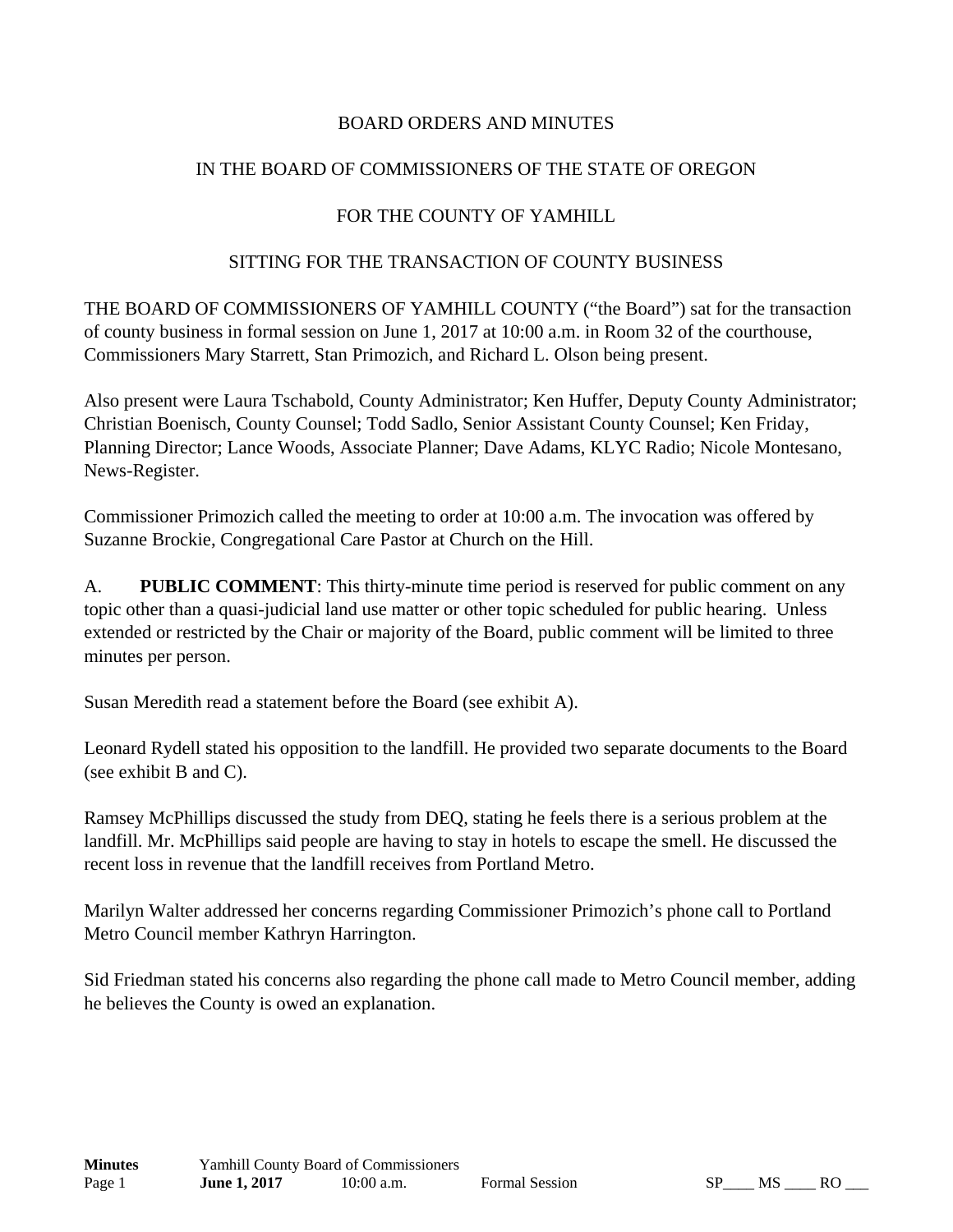## **B. CONSENT AGENDA:**

### **Contracts**

- 1. **B.O. 17-175** Approval of an agreement between Yamhill County Health and Human Services and Benton County for community health assessment services effective July 1, 2017 through June 30, 2018.
- 2. **B.O. 17-176** Approval of Amendment #1 to Agreement # 147926 between Yamhill County District Attorney and the State of Oregon Department of Human Services (DHS) for a one year extension of the current contract whereby the State reimburses some expenses related to providing legal representation in DHS dependency cases, effective July 1, 2017 through June 30, 2018, \$105,390.
- 3. **B.O. 17-177** Approval of Amendment #1 to an agreement between Yamhill County Community Justice - Juvenile Division and Higher Ground Counseling, Inc. for juvenile sex offender treatment, effective July 1, 2017 through June 30, 2018, not to exceed \$10,000.
- 4. **B.O. 17-178** Approval of an agreement between Yamhill County and Tom O'Connor to continue to provide technical assistance to Community Justice, and the Evidence-Based Making Initiative Policy Team, effective July 1, 2017 through June 30, 2018.
- 5. **B.O. 17-179 -** Approval of a Notice of Intent to Award the Palmer Creek Bridge Consulting Engineering Services Project to OBEC Consulting Engineers, Inc.
- 6. **B.O. 17-180** Approval of the ratification of the collective bargaining agreement between Yamhill County and the Yamhill County Deputy District Attorneys Association (YCDDAA), effective through June 30, 2020.

#### Resolution

7. **B.O. 17-181** - Approve Resolution 17-06-01-1 honoring RD2 Garry Bradbury Hodgson, USN and the 73 other lost souls of the USS Destroyer Frank E. Evans who gave of their lives in service to their country.

Commissioner Olson moved approval of the consent agenda. The motion passed unanimously, Commissioner Primozich, Olson, and Starrett voting aye.

## C. **OLD BUSINESS**: None.

D. **OTHER BUSINESS** (Add-ons and non-consent items): None.

## E. **PUBLIC HEARINGS**:

1. Docket SDR-01-17: An appeal of a Planning Director approval for a marijuana processing facility. Applicant: Richard E. Wagner. Appellants: Harihara Mahesh, et. al.

Commissioner Primozich opened the public hearing at 10:27 a.m.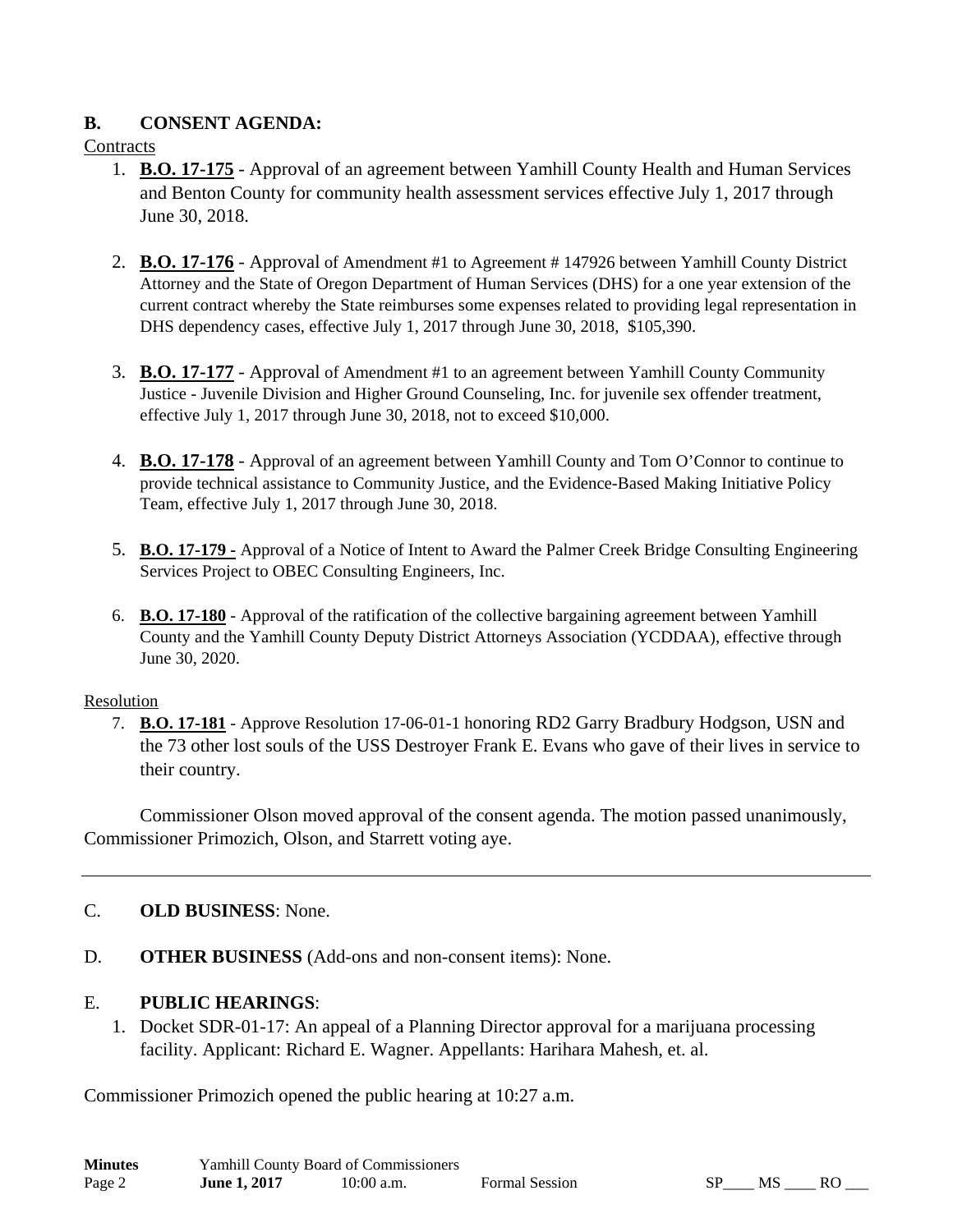Mr. Friday addressed the Board regarding an objection from the opposing counsel about two May 18<sup>th</sup> letters from the Wagner's because they contained new evidence. Mr. Friday stated the options before the board would be to either reopen the record to allow for additional rebuttal or to have these letters rejected. He stated he passed on those concerns to the applicant's attorney and they have decided not to object to these letters being stricken from the record. Mr. Friday stated what he would need from the Board is to pass a motion to formally reject the May 18<sup>th</sup> letters from Mary Wagner and Richard Wagner.

Commissioner Starrett moved to reject the May 18<sup>th</sup> letters from Mary Wagner and Richard Wagner. The motion passed unanimously, Commissioners Primozich, Olson and Starrett voting aye.

 Mr. Friday gave an overview of the open record period stating his department had reviewed an extensive amount of testimony and information submitted by both parties. Many of the letters in opposition objected to the grow operation, but Mr. Friday reminded the commissioners that is not part of the request. He stated the outdoor grow operation is allowed by House Bill 3400, and was passed by the legislature in 2015. Mr. Friday added some of the opposing testimony stated the County did not have marijuana regulations but he said that is not entirely accurate because the County does have regulations, they just happen to be the same regulations that apply to other farm processing facilities. Mr. Friday said in this case the request is for a marijuana processing facility located on a farm operation which provides at least one-quarter of the farm crops processed at the site. He added this request is evaluated under the site design review standards and the site design review does not evaluate the use, but rather the design of the facility and whether the design is appropriate. Mr. Friday stated his department has looked at the testimony, evidence, and regulations and have crafted conditions to try and address the concerns voiced during the hearing process.

 Lance Woods discussed all fifteen conditions (see exhibit D) stating that conditions one through six and fifteen were established prior to the appeal, and conditions seven through fourteen were added after a thorough review of testimony and evidence that had been submitted. Mr. Armstrong stated he therefore recommends approval with the fifteen conditions approved by the Planning Commission and as modified further by staff.

 Commissioner Olson asked Mr. Friday and Mr. Woods if the County has a policy that would ensure that the applicant is adhering to all of the conditions listed by staff. Mr. Friday confirmed that Yamhill County currently does not do site visits or inspections after applications are approved and that all inquiries are complaint driven. The public hearing closed at 10:41 a.m.

 Deliberation commenced among the commissioners regarding road safety, availability and use of local water sources, and the differences between rural and industrial areas for processing plants. Commissioner Starrett stated she felt the conditions set by staff were more than adequate at addressing safety, water, neighbor concerns, and the road. She added that she believes this application needs to be looked at with the same opportunities, guidelines, and parameters as any other application removing any